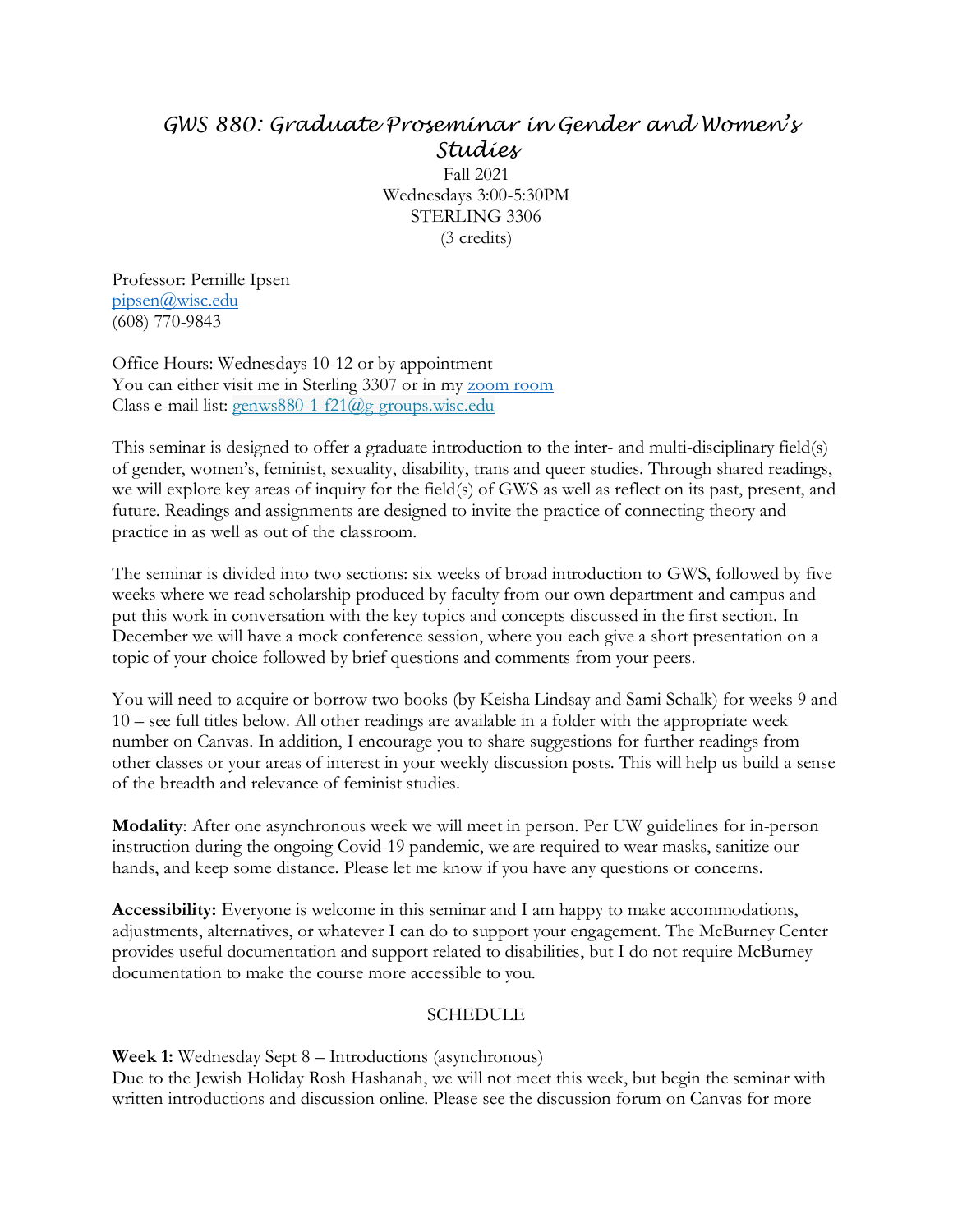details. Note that this week I would like you to participate in both the ungraded "Introductions" discussion and the regular "Week 1 Discussion and Writing Prompt".

During the first two weeks of the semester, I would also like to set up brief one-on-one meetings with you on zoom to start getting to know you and to hear about your interests in GWS. Please sign up for a meeting time on [this google doc.](https://docs.google.com/document/d/1-X2m44BtU8CjXi7K7QnEKmj8VNWNZ0dKyuWT7rcG5zc/edit)

### *Readings:*

- hooks, bell. *Teaching to Transgress. Education as the Practice of Freedom*, 1-22. New York: Routledge, 1994.
- Lorde, Audre. "The Transformation of Silence into Language and Action" in *Sister Outsider*, 40-44. New York: Penguin Books, 1984.
- Rich, Adrienne. Claiming an Education. In J. Selzer, ed., *Conversations: Reading for Writing*, 2nd edition, 88-93. New York: Macmillan Publishing Company, 1991. Speech originally given in 1977.
- Shrewsbury, Carolyn M. "What is Feminist Pedagogy?" *Women Studies Quarterly* vol. 3-4 (1993): 8-16.

## **Key Topics and Discussions in GWS**

### **Week 2: Wednesday Sept 15** Gender and Women's Studies

*Readings:*

- Guy-Sheftall, Beverly and Evelynn M. Hammonds. (2005). "Whither Black Women's Studies: An Interview, 1997 and 2004," in *Women's Studies for the Future*, pp. 61-71. New York: Rutgers.
- Rytilahti, Stephanie. "Making this House a Home: Belonging, Home, and Community-Building During the Founding of the Women's Studies Program in Madison, WI." Chapter One of Unpublished MA thesis. Dept. of Gender and Women's Studies, UW-Madison, 2010.
- Scott, Joan Wallace. "Introduction: Feminism's Critical Edge" in *Women's Studies on the Edge*, 1-13. Durham: Duke University Press, 2008.
- Trebilcot, Joyce. (1980). "Women's studies ten years later." *Off Our Backs* 10, no. 2, (1980): 16, 33.

## **Week 3: Wednesday Sept 22** Women & Gender

*Readings:*

- Beauvoir*,* Simone de. *The Second Sex* (orig. French 1949, English 1952). Introduction and beginning of part IV: The Formative Years. (2 documents)
- Butler, Judith. *Gender Trouble. The Subversion of Identity* (1990). 1999 Preface, Original preface, chapter 1. (2 documents)
- Enke, Finn. "Introduction," in *Transfeminist Perspectives in and beyond Transgender and Gender Studies.* Philadelphia: Temple UP, 2012.

## *Documentaries to watch:*

- [Judith Butler: Philosophical Encounters of the Third Kind](https://youtu.be/dDQ_-Gvyj18) (2007) (Youtube)
- *Examined Life [Judith Butler & Sunaura Taylor](https://youtu.be/k0HZaPkF6qE)'* (Youtube)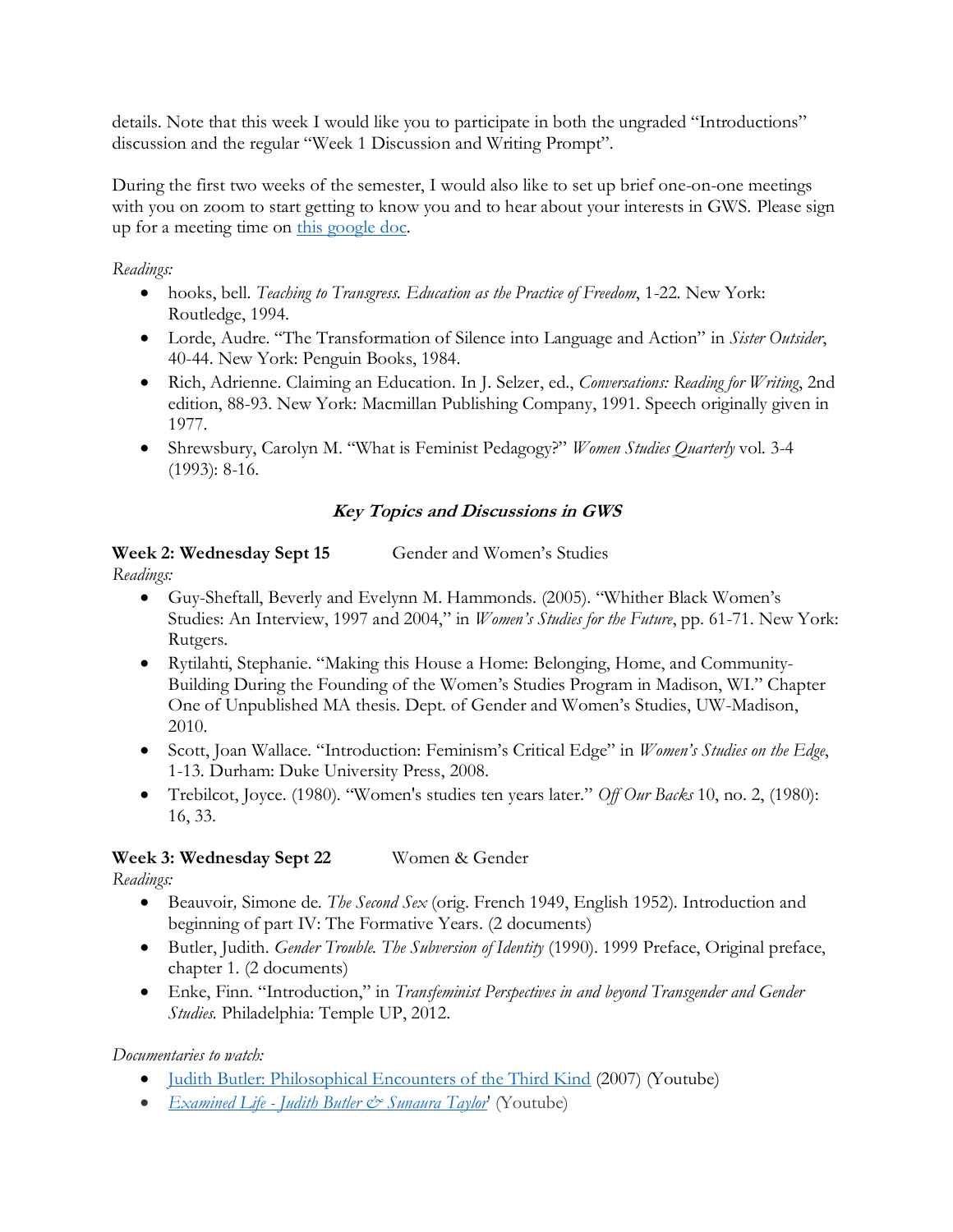## **Week 4: Wednesday Sept 29** Queer Theory

- Boyd, Nan Alamilla. "What Does Queer Studies Offer Women's Studies? The Problem and the Promise of Instability," in *Women's Studies for the Future*, 97-108. New York: Rutgers, 2005.
- Eng, Halberstam and Munoz, "What's Queer about Queer Studies Now?" *Social Text* vol. 84- 85, no. 3-4 (2005): 1-17.
- Jennifer Purvis. "Queer" in *Rethinking Women's and Gender Studies*, edited by Cathrine M. Orr, Ann Braithwaite and Diane Lichtenstein, 34-64 (2012): 189-205.

## **Week 5: Wednesday Oct 6** Difference, Solidarity, and Identity Politics

- The Combahee River Collective, "A Black Feminist Statement" in *Feminist Theory Reader.*  Local and Global Perspectives*,* 64-70. Edited by Carole R. McCann, Seung-kyung Kim, and Emek Ergun. New York: Routledge, 2017.
- Collins, Patricia Hill. "Toward a New Vision: Race, Class and Gender as Categories of Analysis and Connection" Reprinted in Tracy E. Ore*, The Social Construction of Difference and Inequality. Race, Gender, and Sexuality*. Boston: McGraw Hill, original from 1993.
- Jacobs, Jane M. "Earth Honoring: Western Desires and Indigenous Knowledges" in *Writing Women and Space: Colonial and Postcolonial Geographies*, 169-96. Edited by A. Blunt and G. Rose. London: Routledge, 1994.

First longer writing assignment due no later than Monday Oct. 11 @ noon

## **Week 6: Wednesday Oct 13** Care and Feminism

- Tronto, Joan C. *Moral Boundaries. A Political Argument for an Ethic of Care*. New York: Routledge, 1993. Chapter 4.
- Ahmed, Sarah. *Living a Feminist Life.* Durham: Duke University Press, 2017. Introduction and chapter 5.

## Week 7: Wednesday Oct 20 Colonialism, Diaspora, Borderlands

- Mohanty, Chandra Talpade. "Under Western Eyes: Feminist Scholarship and Colonial Discourses." *boundary 2* 13, no. 1 (1984): 333-358.
- Arvin, Maile, Eve Tuck, and Angie Morrill, "Decolonizing Feminism: Challenging Connections between Settler Colonialism and Heteropatriarchy." *Feminist Formations* 25, no. 1 (2013): 8-34
- Anzaldúa, Gloria. *Borderlands, La Frontera. The New Mestiza.* San Francisco: Aunt Lute Books. 1987. Preface and chapter 1-2.

## *Documentary to watch:*

Link to [this](https://ezproxy.library.wisc.edu/login?url=https://video.alexanderstreet.com/watch/exploring-borderlands) 2003 educational documentary *Exploring Borderlands*, Episode 2 of American Passages: A Literary Survey (Annenberg Learner, 2003), 28 minutes – or, if you only have ten minutes, start at minute 18:30.

## **UW Faculty and the field of GWS**

| Week 8: Wednesday Oct 27 | Articles by GWS faculty, see folder on Canvas |
|--------------------------|-----------------------------------------------|
|                          |                                               |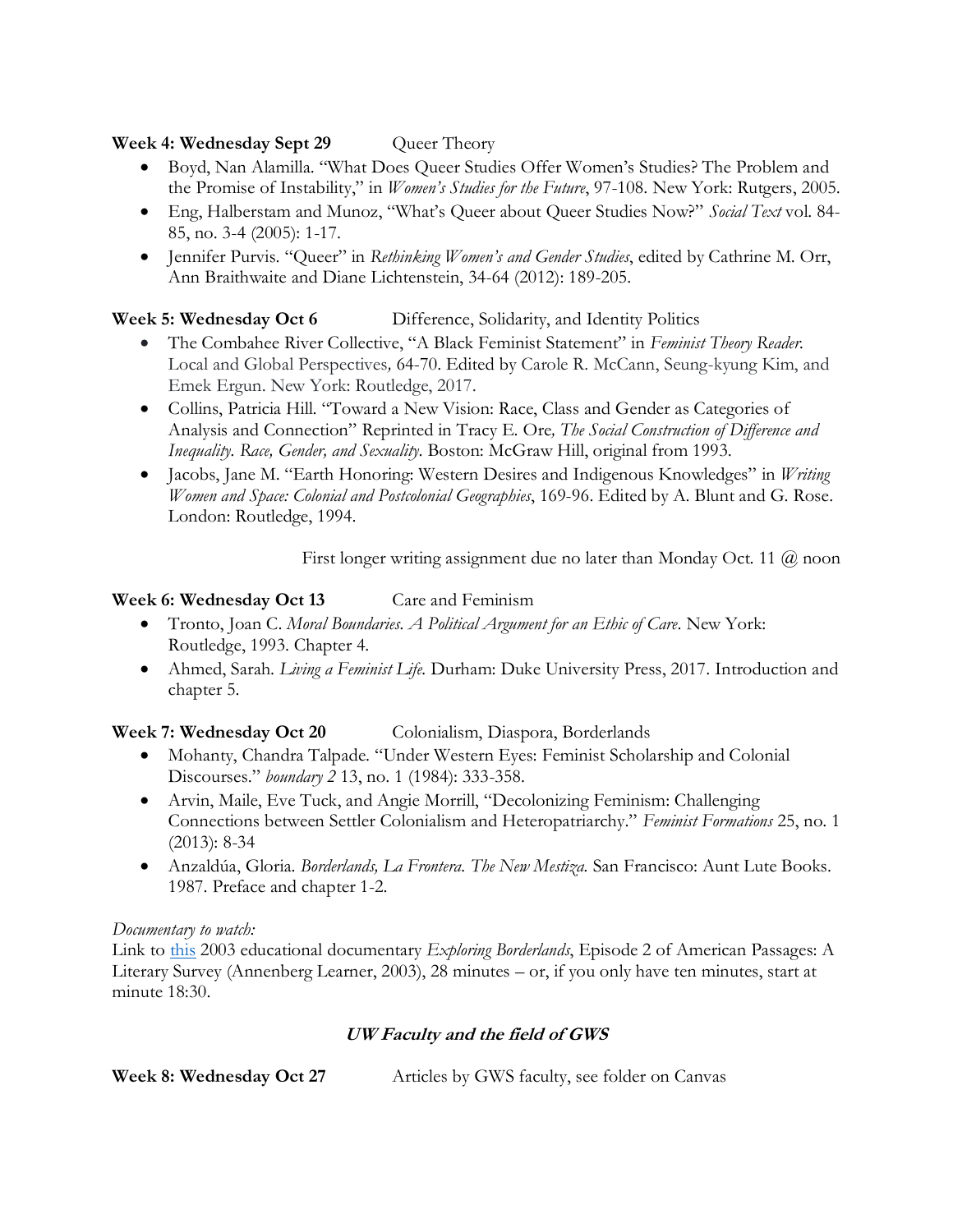| Week 9: Wednesday Nov 3                                                           | Catch up / reading & writing break                                                                    |
|-----------------------------------------------------------------------------------|-------------------------------------------------------------------------------------------------------|
| Week 10: Wednesday Nov 10                                                         | Sami Schalk, <i>Bodyminds ReImagined</i> (2018) – on zoom                                             |
| Second longer writing assignment due no later than Monday Nov. 1 $(\hat{a})$ noon |                                                                                                       |
| Week 11: Wednesday Nov 17                                                         | Keisha Lindsay, In a Classroom of their Own: The Intersection of<br>Race and Feminist Politics (2018) |
| Week 12: Wednesday Nov 24                                                         | Thanksgiving                                                                                          |
| Week 13: Wednesday Dec 1                                                          | Articles by faculty in GWS, see folder on Canvas                                                      |
| Week 14: Wednesday Dec 8                                                          | Mock conference presentations                                                                         |
| Week 15: Wednesday Dec 15                                                         | Closing, evaluation and goodbyes                                                                      |
|                                                                                   |                                                                                                       |

Third and last longer writing piece due no later than Dec. 14  $(\hat{a})$  noon

## REQUIREMENTS

### **Participation in seminar**

I expect you to read the assigned material and attend our weekly seminars prepared to actively engage with the readings. I recognize that not everyone speaks equally much or readily in groups, and I am more than happy to work with you on finding ways that I can support or help you engage more with the material we work on. In my teaching, I hope to facilitate your knowledge-seeking process rather than make you fit a specific mold or type of engagement. Besides the regular participation in seminar, I expect that you:

### Open discussion:

In pairs of two you will each have one week when you are responsible for opening discussion in seminar, pulling questions from the Canvas discussion, and coming up with a couple of larger themes for us to discuss.

## Deliver brief reports on scholars:

Over the course of the semester, please investigate and report on three scholars that you would argue are relevant for the field of Gender and Women's Studies: one scholar from our own GWS department (current or emerita; preferably someone you have not already met with), one from somewhere else on campus, and one scholar from anywhere (off campus or at a different university). Find and read at least one article (or book chapter or book) written by the scholar, then write 5-10 sentences addressing what you find interesting about their work to post on Canvas in the appropriate discussion and tell us about them in seminar.

## Give a mock conference presentation

In the last weeks of the semester, we will have a conference-style panel, where you each get to do an oral presentation on a topic developed from one of your seminar papers or from research you have done or are doing for a different seminar.